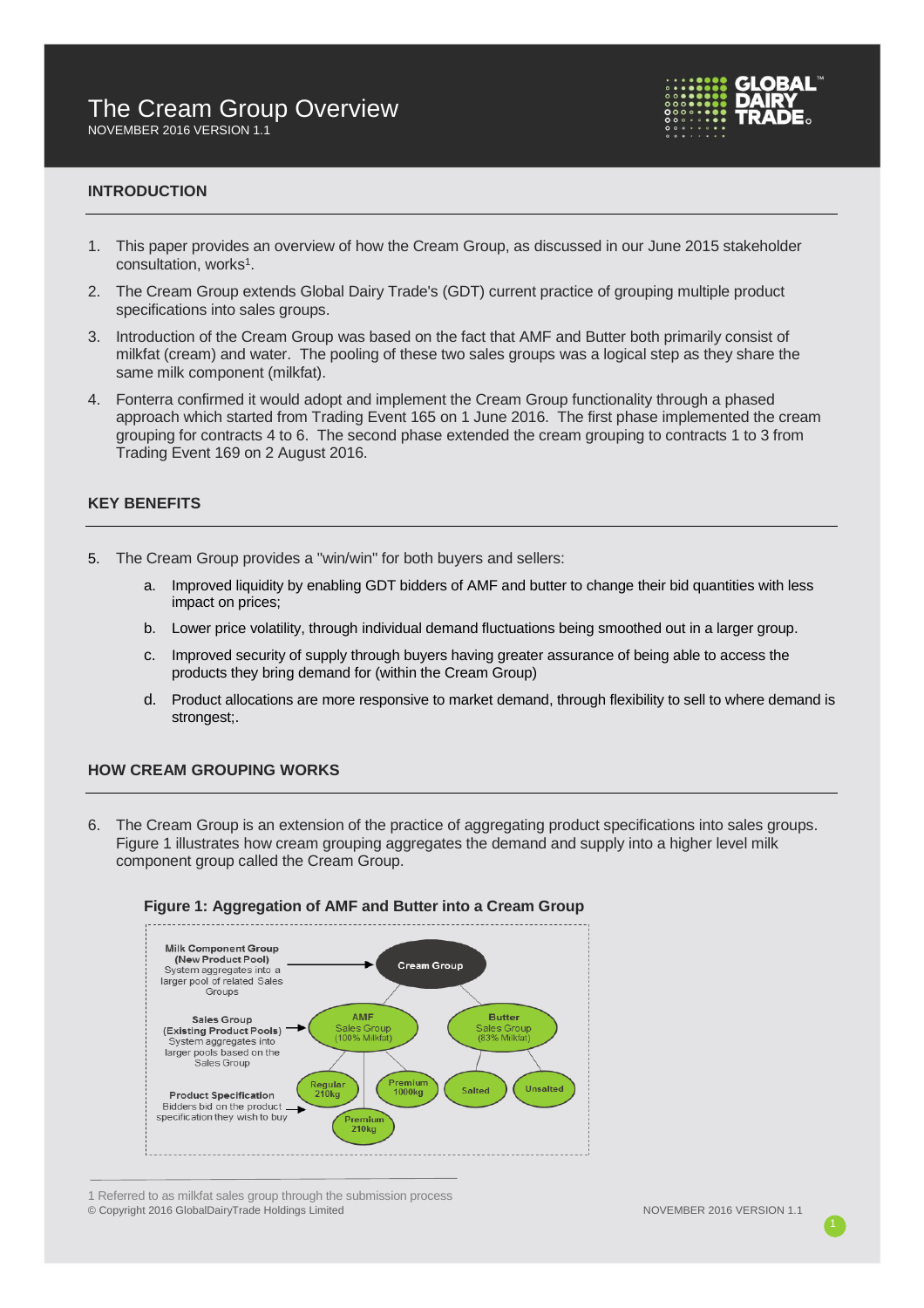- 7. The Cream Group operates as follows:
	- a. Prior to the start of a trading event, each seller using the Cream Group provides additional data specifying the minimum and maximum supply range for milkfat in each contract period. These will be included on the pre-event page where the minimum and maximum supply ranges for AMF and Butter are displayed.
	- b. The seller still specifies supply ranges for AMF and Butter sales groups as they always have. The sales group maximums are higher than prior to having a cream group as both the AMF and Butter maximums now include the flexible milkfat supply, i.e. milkfat that could be supplied as either AMF or Butter.
	- c. In practice sellers are unlikely to ever have 100% production flexibility between AMF and Butter. Sellers publish their milkfat supply flexibility prior to each trading event.



- d. The maximum supply quantities for AMF and Butter account for different milkfat utilisation rates. AMF is approximately 100% milkfat whereas Butter is around 83% milkfat and 17% water. This results in the flexible milkfat supply increasing the maximum supply of Butter more than it does for AMF.
- e. Sellers also specify variable costs for AMF and Butter to enable the auction system to calculate equivalent milkfat marginal returns per product.
- f. During the trading event, bidders still continue to view the existing bidding screens and continue to enter their MT bid quantities against the particular product specifications they are willing to buy at the announced price for that product.
- g. After the end of each bidding round, the auction system aggregates the bids received across AMF and Butter to derive the total demand for milkfat.



# **Figure 3: Aggregated milkfat demand**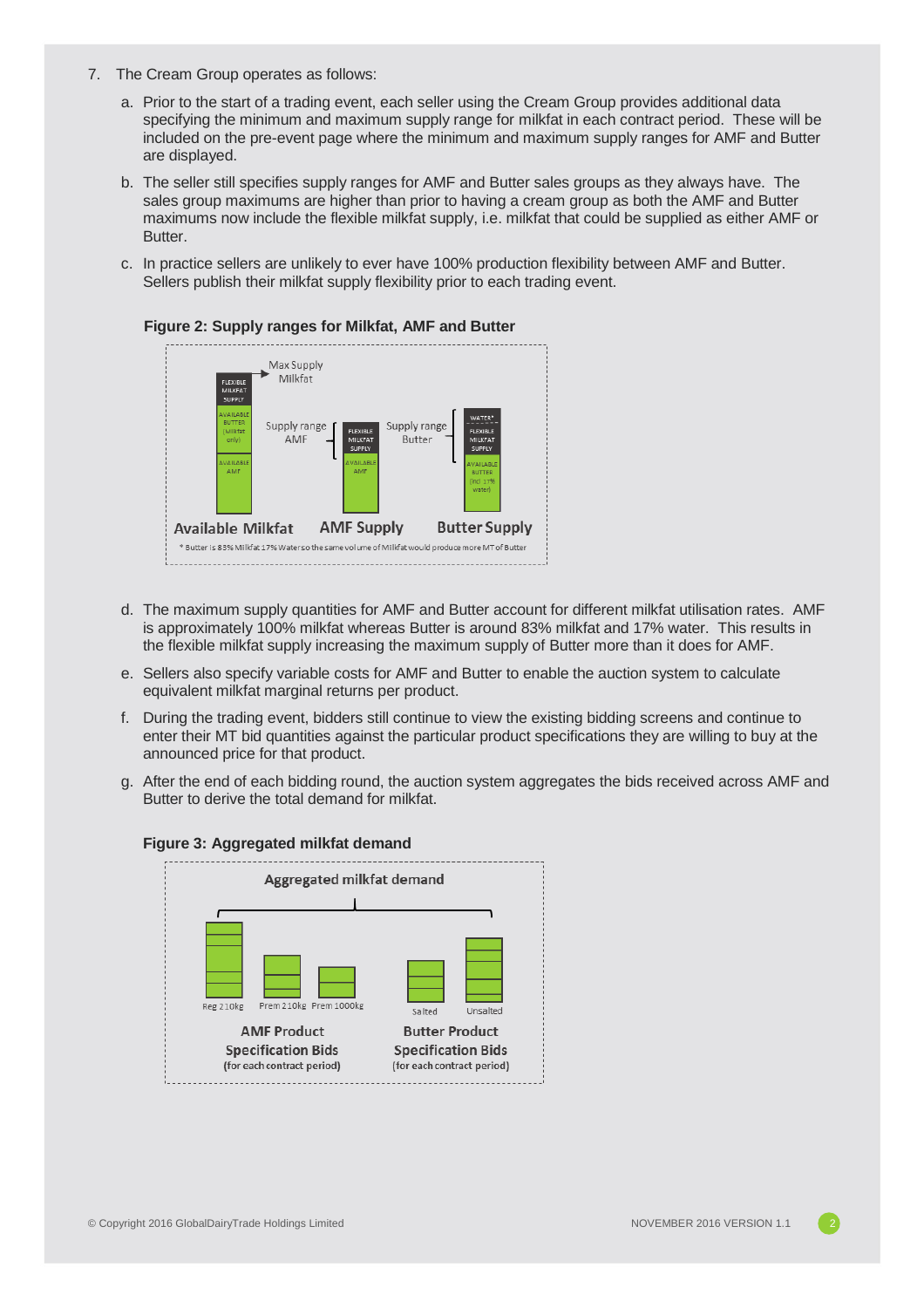- h. For each bidding round, the system seeks (wherever possible) to set incremental prices for AMF and Butter that maintain milkfat equivalence – for example, a \$100 increase in the milkfat price would see a \$100 increase in the AMF price, but only a \$83 increase in the Butter price (due to Butter consisting of 83% milkfat).
- i. Bidding rounds continue (with bidders adjusting their bids) until the demand for cream products equals supply.
- j. At the close of the trading event the system determines the quantity sold of each product specification. The result of the cream grouping process is that the quantity sold of each product is determined by the relative strength of bidding demand, subject to satisfying the various minimum and maximum supply constraints.



k. Individual prices for AMF and Butter products continue to be published as they always have.

# **ADDITIONAL PRE-EVENT AND POST-EVENT INFORMATION PROVIDED**

- 8. GDT continues to provide all price and quantity information provided before and after each trading event.
- 9. GDT also provides additional information to ensure bidders and financial market participants have full visibility of milkfat supply and other relevant information. This includes a table showing how the level of supply flexibility is expected to vary across the season and a forecast of milkfat supply.
- 10. Following the completion of a trading event, GDT provides a milkfat reconciliation table through the GDT Insight subscription service. This table provides the total quantity of milkfat sold, milkfat offer quantities and the actual quantities of AMF and Butter sold.

# **FURTHER INFORMATION**

- 11. For further information please refer to the public GDT website
	- a. The Cream Group White Paper (GDT Events>How GDT Events work>Reference material)
	- b. Rules relating to Milk Component Groups in the GDT Trading Event Rules (GDT Events>Governance)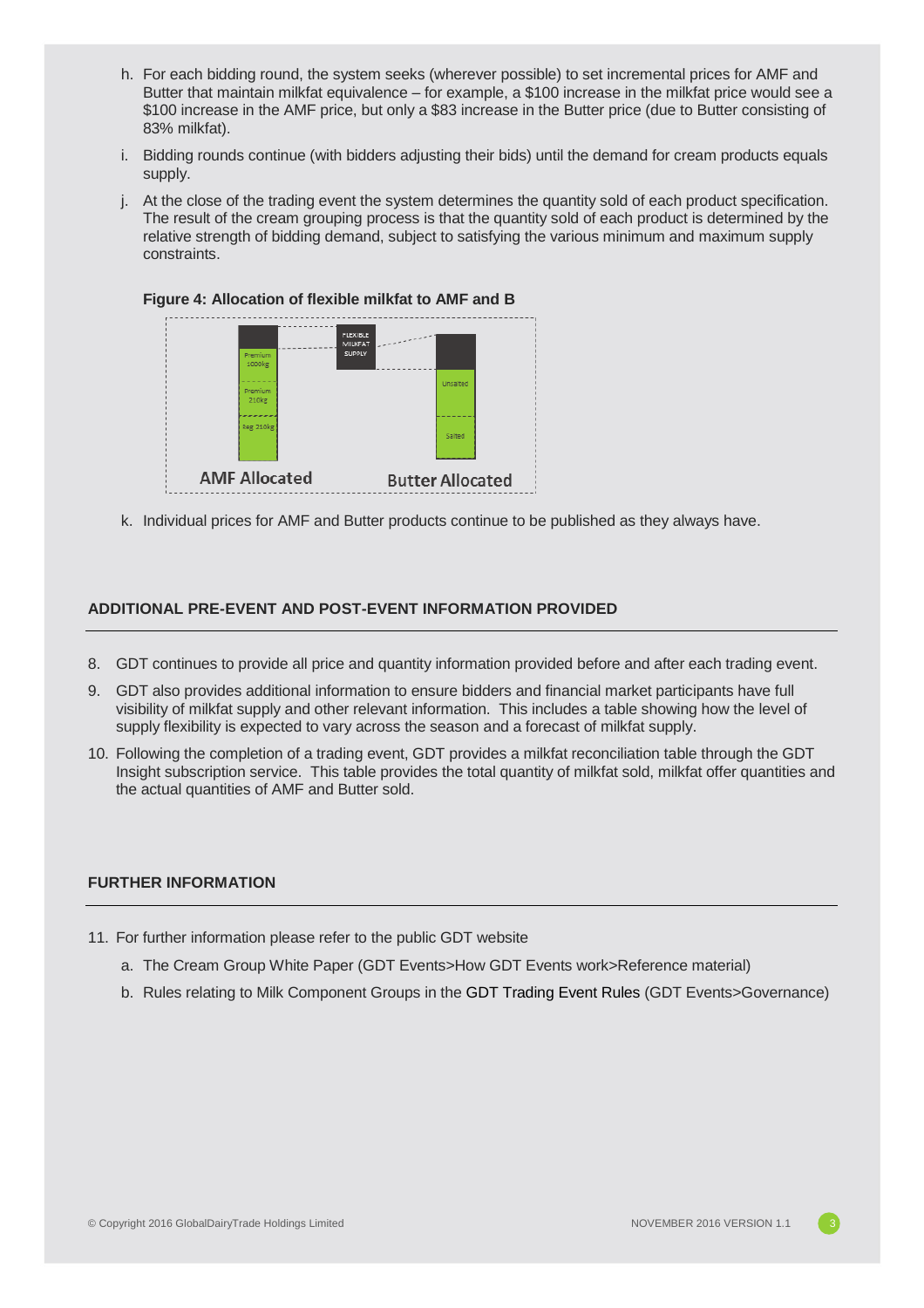# **1. When was the Cream Group implemented?**

The Cream Group went live at TE165 on 1 June 2016 with contracts 4 to 6 being allocated a flexibility of 25%. Contracts 1 to 3 were subsequently deployed from TE169 on 2 August 2016.

# **2. Why was the implementation of the Cream Group phased in?**

The Cream Group was deployed in two stages to allow the market time to understand its impact and adjust accordingly.

# **3. Will this be extended to other sellers and/or products?**

The software changes required to implement the Cream Group have been completed and in future may be used by other sellers, and longer term potentially for other products.

There are currently no plans to introduce this concept for other products sold on GDT Events. If this situation was to change GDT would give the market appropriate warning.

#### **4. Has the Cream Group changed the auction process?**

The auction process has not changed from a bidder's perspective. Bidders continue to bid on the product specifications they require. The fundamentals of the auction process have not changed, with an independent Trading Manager overseeing the balancing of bidding demand against supply. Sellers continue to take no part in the auction process other than entering their supply data during the week before the trading event.

#### **5. What is the benefit of aggregating supply and demand of cream products offered on GDT Events?**  The Cream Group is a win/win for both buyers and sellers:

- 1. Better allocation of supply to meet demand. Improving a seller's ability to sell where demand is strongest and providing greater assurance for buyers that they can access product when they need it;
- 2. Individual demand fluctuations across AMF and Butter bidding are smoothed out in a larger cream group, thereby reducing price volatility;
- 3. Individual bids for AMF and Butter products have less impact on auction outcomes as demand is aggregated into a larger pool of supply.

# **6. What impact does the Cream Group have on AMF and Butter prices?**

The Cream Group's functionality impacts prices within a trading event by bringing the underlying milkfat price of Butter and AMF closer together. It is difficult to assess the direction and magnitude of any long term price impacts that may arise from a Cream Group given all the other factors influencing supply and demand (Refer to the GDT Cream Group White Paper for a detailed explanation)

# **7. Does the Cream Group lead to different price outcomes compared to the current auction process?**

Depending on the available flexibility for each contract period and the relative strength of demand across AMF and Butter prices, different prices may be achieved compared to the prices achieved in the usual auction process.

- **8. Does the Cream Group increase the demand for Butter or AMF, therefore driving prices higher?**  It does not increase the demand for either product but does bring the demand for Butter and AMF together in one event. Depending on the market balance it might result in the price of AMF or Butter being higher than would be achieved without the cream group, but conversely the price for the alternative product will end up being lower as more supply is moved to the higher returning product.
- **9. How do I know how much Butter or AMF is available for sale in an event given they are now part of a Cream Group?**

Forecasts and supply information for both Butter and AMF continue to be provided. In addition, supply and forecast information are provided for milkfat as well. The auction platform cannot sell more than the maximum quantity of milkfat specified by the seller prior to the event.

# **10. Am I able to see a forecast of the milkfat available for sale on GDT?**

Yes, a forecast of milkfat is provided to bidders as well as to the NZX as per product forecasts today.